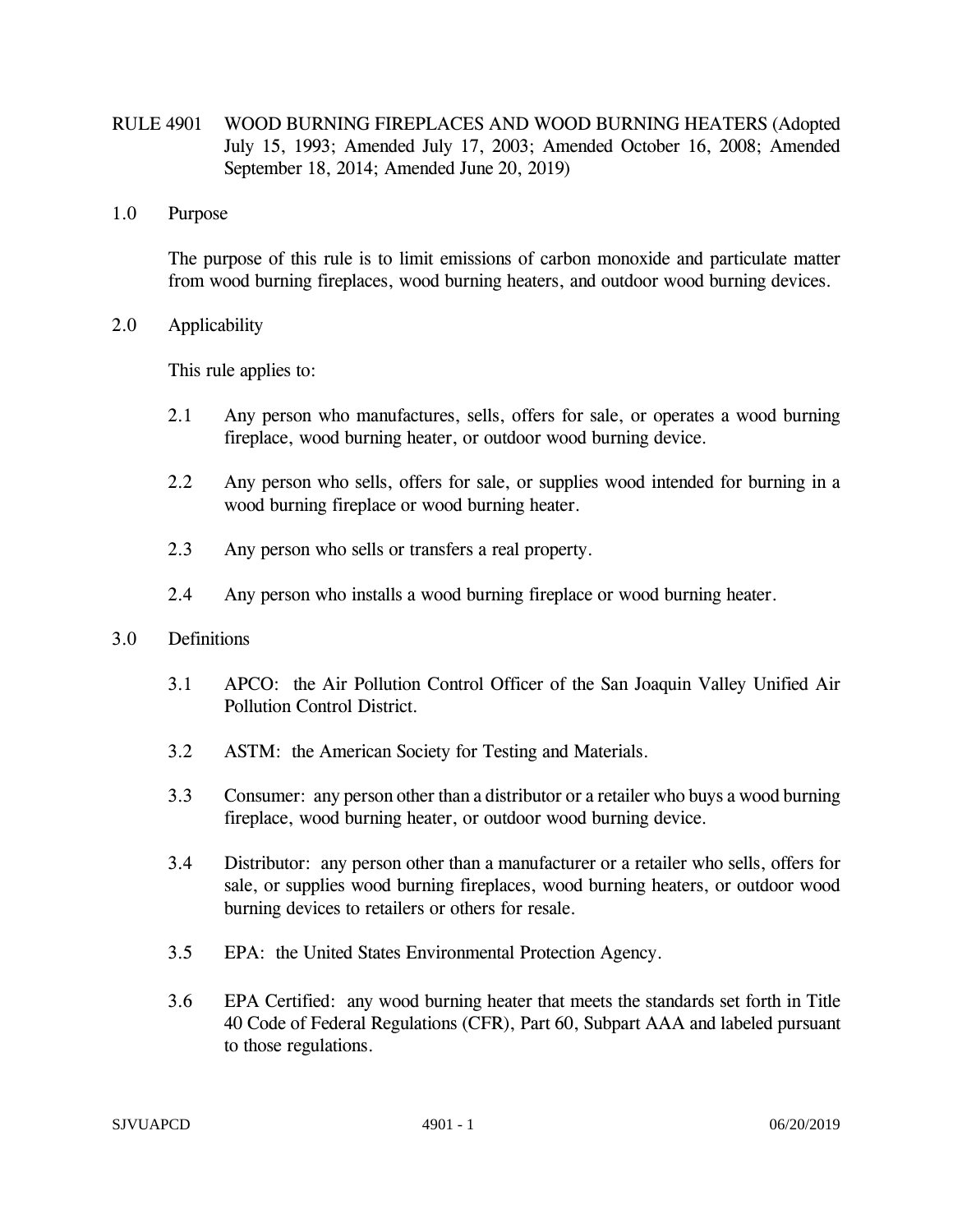- 3.7 Garbage: any solid, semisolid, and liquid wastes generated from residential, commercial, and industrial sources, including trash, refuse, rubbish, industrial wastes, asphaltic products, manure, vegetable or animal solid or semisolid wastes, and other discarded solid or semisolid wastes.
- 3.8 Low Mass Fireplace: any fireplace and attached chimney, as identified in ASTM E 2558-7, "Determining Particulate Matter Emissions from Fires in Low Mass Woodburning Fireplaces," that can be weighed (including the weight of the test fuel) on a platform scale.
- 3.9 Manufacturer: any person who constructs or imports a wood burning fireplace or wood burning heater.
- 3.10 Masonry Heater: any site-built or site-assembled, wood burning heating device constructed mainly of masonry materials in which the heat from intermittent fires burned rapidly in its firebox is stored in its structural mass for slow release to the site. Such wood burning heating devices must meet all federal requirements and be designed and constructed per specifications set forth in ASTM E 1602-3, "Guide for Construction of Solid Fuel Burning Masonry Heaters."
- 3.11 New Wood Burning Heater: any wood burning heater that has not been sold, supplied, or exchanged for the first time by the manufacturer, the manufacturer's distributor or agency, or a retailer.
- 3.12 Normal Operating Conditions: the operation of a wood burning fireplace or wood burning heater as defined in this rule, except when a fire is started. Startup of a new fire shall not exceed 15 consecutive minutes in any consecutive four-hour period.
- 3.13 NSPS: New Source Performance Standard. For purposes of this rule the NSPS is the Code of Federal Regulations, Part 60, Title 40, Subpart AAA.
- 3.14 Outdoor Wood Burning Device: any wood burning fireplace, or other device designed to burn wood, and that is located outside of a building or structure. This includes, but is not limited to, burn bowls, fire rings/pits, and chimineas. This does not include fire pits at state parks, national parks, or national forests.
- 3.15 Paints: any exterior and interior house and trim paints, enamels, varnishes, lacquers, stains, primers, sealers, undercoaters, roof coatings, wood preservatives, shellacs, and other paints or paint-like products.
- 3.16 Paint Solvents: any organic solvents sold or used to thin paints or clean up painting equipment.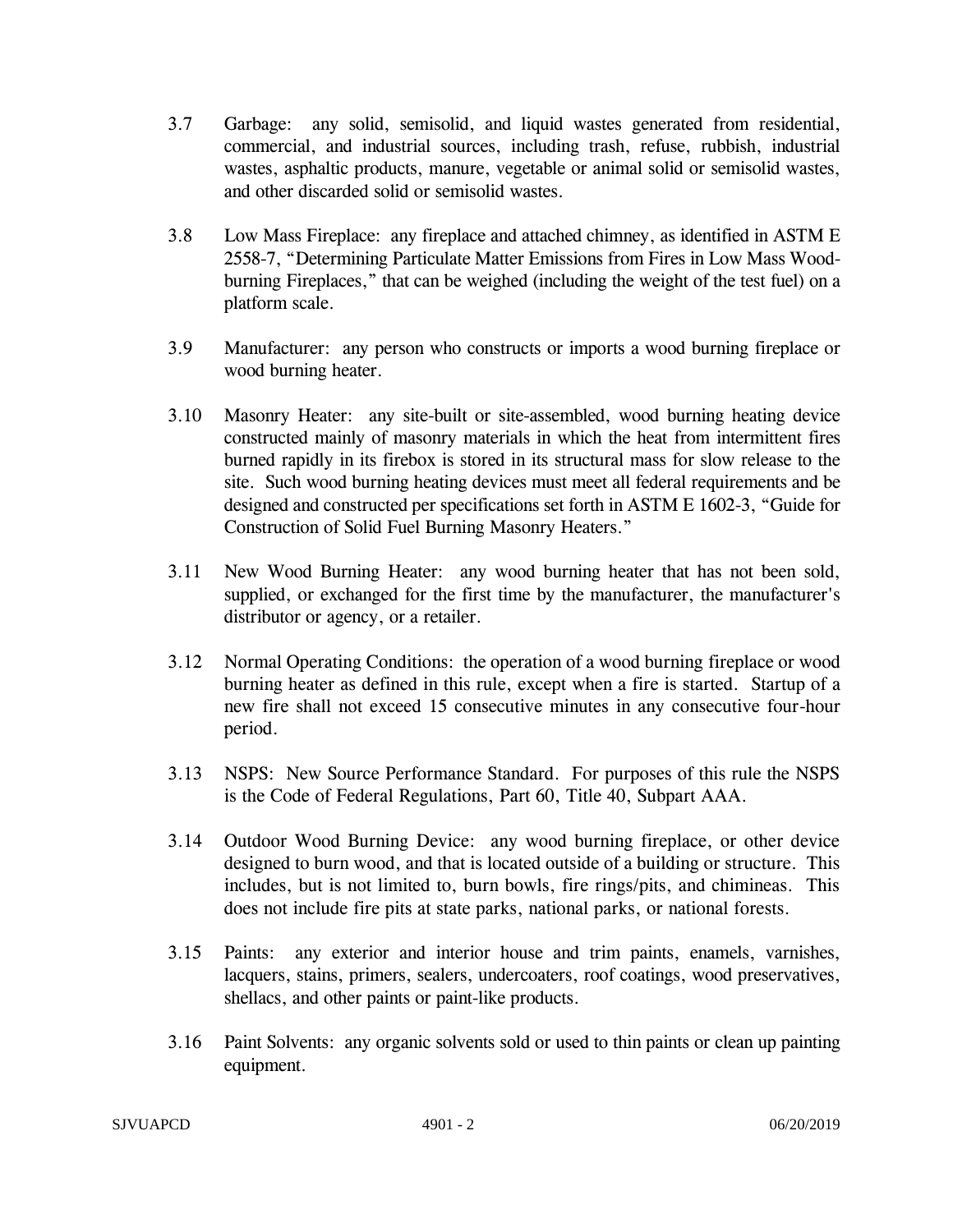- 3.17 Pellet-Fueled Wood Burning Heater: any wood burning heater manufactured for the purpose of heating a space and is intended to operate on pellet fuel.
- 3.18 Pellet Fuel: includes, but is not limited to, compressed sawdust, compressed paper products, and compressed forest residue, wood chips and other waste biomass, ground nut-hulls and fruit pits, corn, and cotton seed.
- 3.19 Permanently Inoperable: modified in such a way that a wood burning heater can no longer operate as a wood burning heater.
- 3.20 PM: particulate matter. PM2.5 has an aerodynamic diameter equal to or less than 2.5 microns. PM10 has an aerodynamic diameter equal to or less than 10 microns.
- 3.21 Real Property: the land itself and anything that is permanently affixed to the land, such as buildings and structures.
- 3.22 Remodel: a physical modification to a fireplace or chimney that impacts the physical structure of the fireplace or chimney. Aesthetic modifications that do not affect the physical structure of the fireplace are not considered a remodel, i.e. installing decorative stone/tile in front of fireplace.
- 3.23 Retailer: any person engaged in the sale of wood burning fireplaces, wood burning heaters, or outdoor wood burning devices directly to the consumer.
- 3.24 Seasoned Wood: wood of any species that has been sufficiently dried so as to contain 20 percent or less moisture by weight.
- 3.25 Treated Wood: wood of any species that has been chemically impregnated, painted, or similarly modified to improve resistance to insects or weathering.
- 3.26 Used Wood Burning Heater: any wood burning heater that has been used at least once, except wood burning heaters that have been used by retailers for the purpose of demonstration.
- 3.27 Waste Petroleum Product: any petroleum product other than gaseous fuels that has been refined from crude oil, and has been used, and, as a result of use, has been contaminated with physical or chemical impurities.
- 3.28 Wood Burning Fireplace: any permanently installed masonry or factory built wood burning device designed to be used with an air-to-fuel ratio greater than or equal to 35-to-1.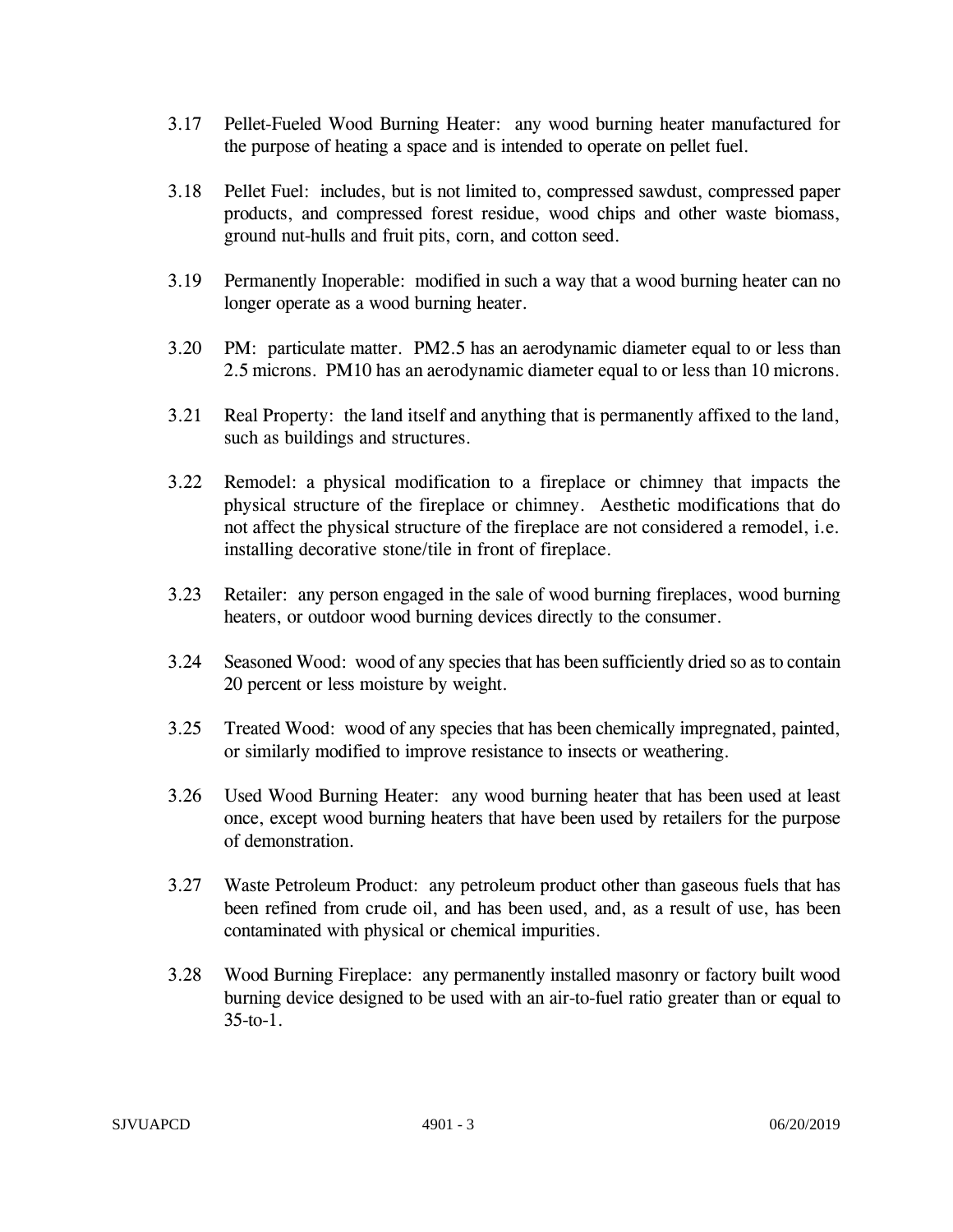- 3.29 Wood Burning Heater: an enclosed, wood burning appliance capable of and intended for space heating (i.e. wood stove, pellet-fueled wood burning heater, or wood burning fireplace insert).
- 3.30 Wood Burning Season: for purposes of this rule, the months of November, December, January, and February.
- 4.0 Exemptions

The following devices are exempt from the provisions of this rule:

- 4.1 Devices that are exclusively gaseous-fueled.
- 4.2 Cookstoves, as described in Code of Federal Regulations 60.531.
- 4.3 Any burning occurring on the ground is open burning and is subject to requirements of District Rule 4103.
- 5.0 Requirements
	- 5.1 Sale or Transfer of Wood Burning Heaters
		- 5.1.1 New wood burning heaters

No person shall advertise, sell, offer for sale, supply, install, or transfer a new wood burning heater unless it is either:

- 5.1.1.1 EPA certified under the NSPS at time of purchase or installation and at least as stringent as EPA Phase II requirements,
- 5.1.1.2 A pellet-fueled wood burning heater that is exempt from EPA certification pursuant to requirements in the NSPS, until such time that amendments to the NSPS are finalized to remove exemptions for pellet-fueled wood burning heaters, then all new wood burning heaters must comply with Section 5.1.1.1.
- 5.1.2 Used wood burning heaters

No person shall advertise, sell, offer for sale, supply, install, or transfer a used wood burning heater unless it has been rendered permanently inoperable, satisfies requirements pursuant to Section 5.1.1, or is a low mass fireplace, masonry heater, or other wood-burning device of a make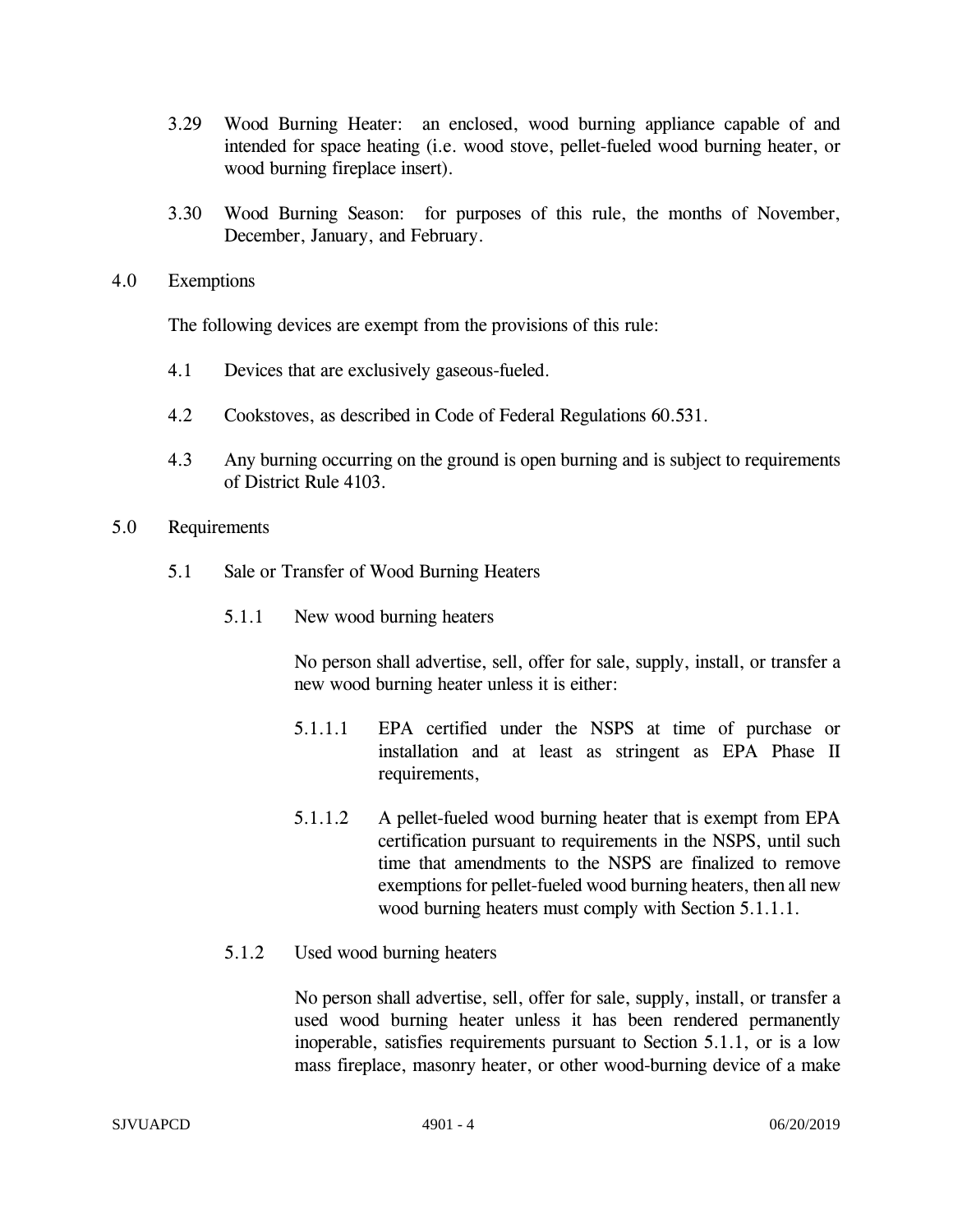and model that meets all federal requirements and has been approved in writing by the APCO.

5.1.3 Public Awareness Information

Retailers selling or offering for sale new wood burning heaters shall supply public awareness information with each sale of a wood burning heater in the form of pamphlets, brochures, or fact sheets on the following topics listed in Sections 5.1.3.1 through 5.1.3.6. Public awareness information shall be subject to the review and approval of the APCO.

- 5.1.3.1 Proper installation, operation, and maintenance of the wood burning heater,
- 5.1.3.2 Proper fuel selection and use,
- 5.1.3.3 Health effects from wood smoke,
- 5.1.3.4 Weatherization methods for the home,
- 5.1.3.5 Proper sizing of wood burning heaters, and
- 5.1.3.6 Episodic Wood Burning Curtailment levels as defined in Section 5.7.
- 5.1.4 Sections 5.1.1 and 5.1.2 do not apply to wood burning heaters subject to Section 5.2.
- 5.2 Sale or Transfer of Real Property
	- 5.2.1 Effective until December 31, 2019
		- 5.2.1.1 No person shall sell or transfer any real property which contains a wood burning heater without first assuring that each wood burning heater included in the real property is:
			- 5.2.1.1.1 EPA Phase II Certified or has a more stringent certification under the NSPS at time of purchase or installation, or
			- 5.2.1.1.2 A pellet-fueled wood burning heater that was exempt from EPA Certification pursuant to requirements in the NSPS at the time of purchase or installation, or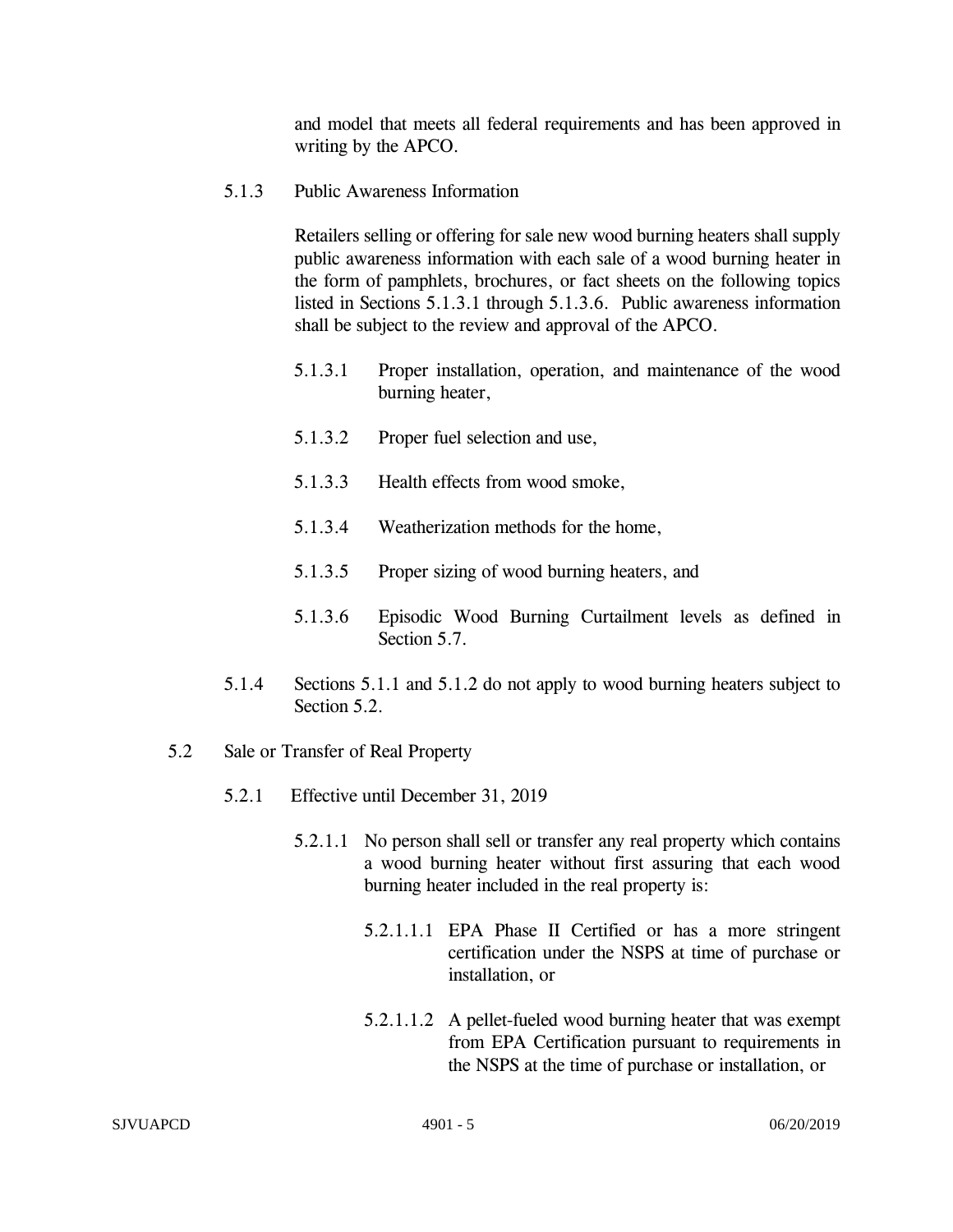- 5.2.1.1.3 Rendered permanently inoperable.
- 5.2.1.2 Upon the sale or transfer of real property, the seller shall provide to the recipient of the real property, and to the APCO, documentation of compliance with Section 5.2.1.1. Documentation shall be in the form of a statement signed by the seller describing the type(s) of wood burning heater(s) included in the real property transaction, and any action taken to comply with Section 5.2.1.1. The APCO shall make blank forms available to the public for the purpose of fulfilling this requirement.
- 5.2.2 Effective on or after January 1, 2020
	- 5.2.2.1 No person shall sell or transfer any real property which contains a wood burning heater without first assuring that each wood burning heater included in the real property:
		- 5.2.2.2.1 Meets certification under the NSPS at time of purchase or installation and is at least as stringent as EPA Phase II requirements,
		- 5.2.2.2.2 Is a pellet-fueled wood burning heater that was exempt from EPA certification pursuant to requirements in the NSPS at the time of purchase or installation, or
		- 5.2.2.2.3 Is rendered permanently inoperable and removed from property.
	- 5.2.2.2 Upon the sale or transfer of any residential real property in the San Joaquin Valley, the seller shall provide to the buyer of the real property and to the APCO, documentation certifying the following:
		- 5.2.2.2.1 The type(s) and number(s) of wood burning heaters and wood burning fireplaces included in the real property transaction. If no wood burning heaters or wood burning fireplaces are included in the real property transaction, this should be documented.
		- 5.2.2.2.2 Any action(s) taken to comply with Section 5.2.2.1.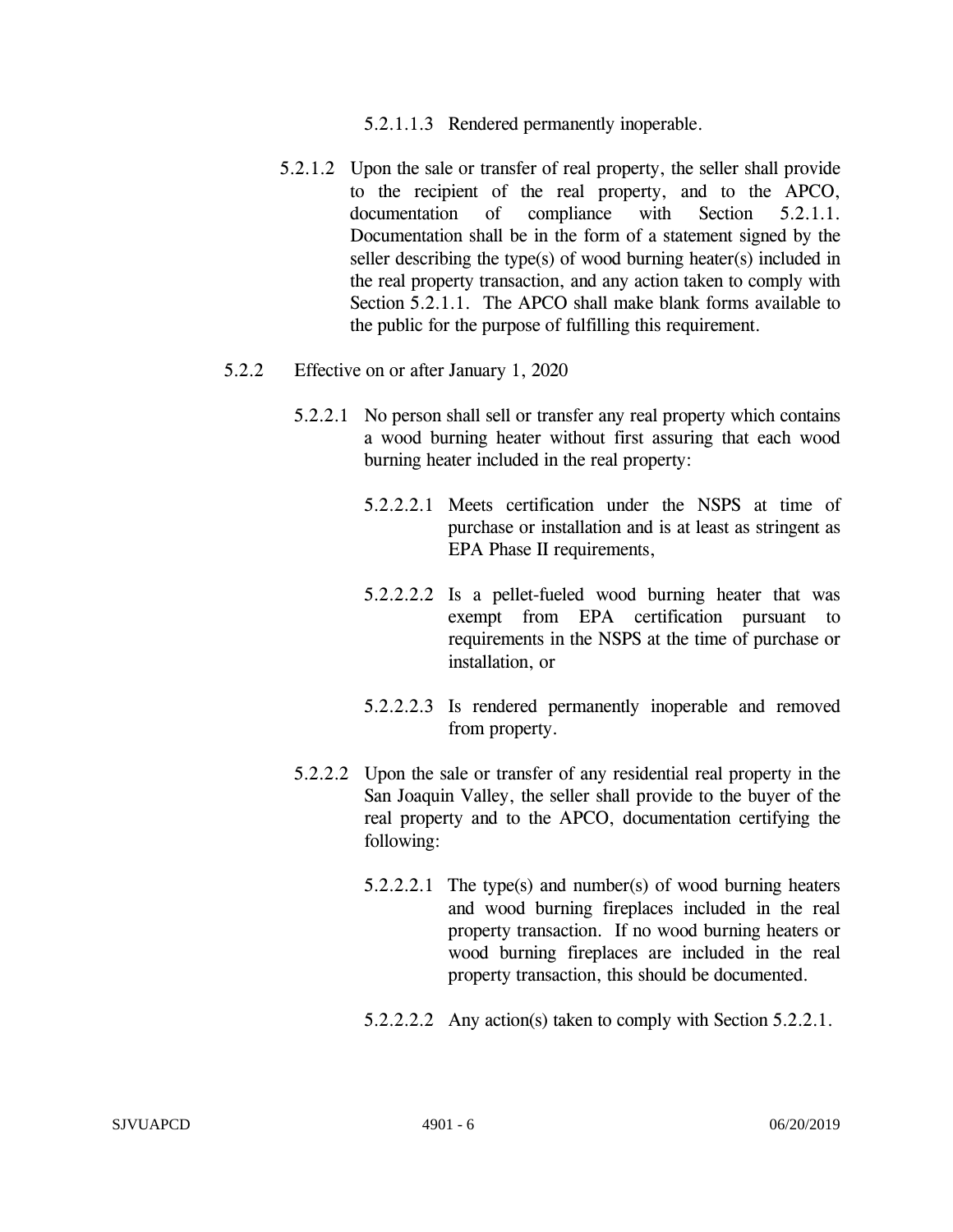- 5.2.2.2.3 Documents required by Section 5.2.2.2 shall be retained by the seller and shall again be made available to the APCO upon request.
- 5.3 Remodel of Wood Burning Fireplace or Chimney Where Total Cost Exceeds \$15,000, Local Building Permit is Required, and Application for Building Permit is Submitted On or After January 1, 2020
	- 5.3.1 A person may only install a gas-fueled, electric, exempt, or EPA certified wood burning heater that meets requirements of NSPS at the time of installation.
- 5.4 Limitations on Wood Burning Fireplaces or Wood Burning Heaters
	- 5.4.1 Effective until December 31, 2019

For any single or multi-family housing unit, for which construction began on or after January 1, 2004. Construction began when the foundation for the structure was constructed.

- 5.4.1.1 No person shall install a wood burning fireplace in a residential development with a density greater than two (2) dwelling units per acre.
- 5.4.1.2 No person shall install more than two (2) EPA Phase II Certified or more stringent certification as currently enforced under NSPS, wood burning heaters per acre in any residential development with a density greater than two (2) dwelling units per acre.
- 5.4.1.3 No person shall install more than one (1) wood burning fireplace or EPA Phase II Certified or more stringent certification, as currently enforced under the NSPS, per dwelling unit in any residential development with a density equal to or less than two (2) dwelling units per acre.
- 5.4.2 Effective on or after January 1, 2020

Requirements of Sections 5.4.2.1 and 5.4.2.2 do not apply to the retrofit or replacement of an existing wood burning fireplace, low mass fireplace, masonry heater, or wood burning heater to a cleaner device.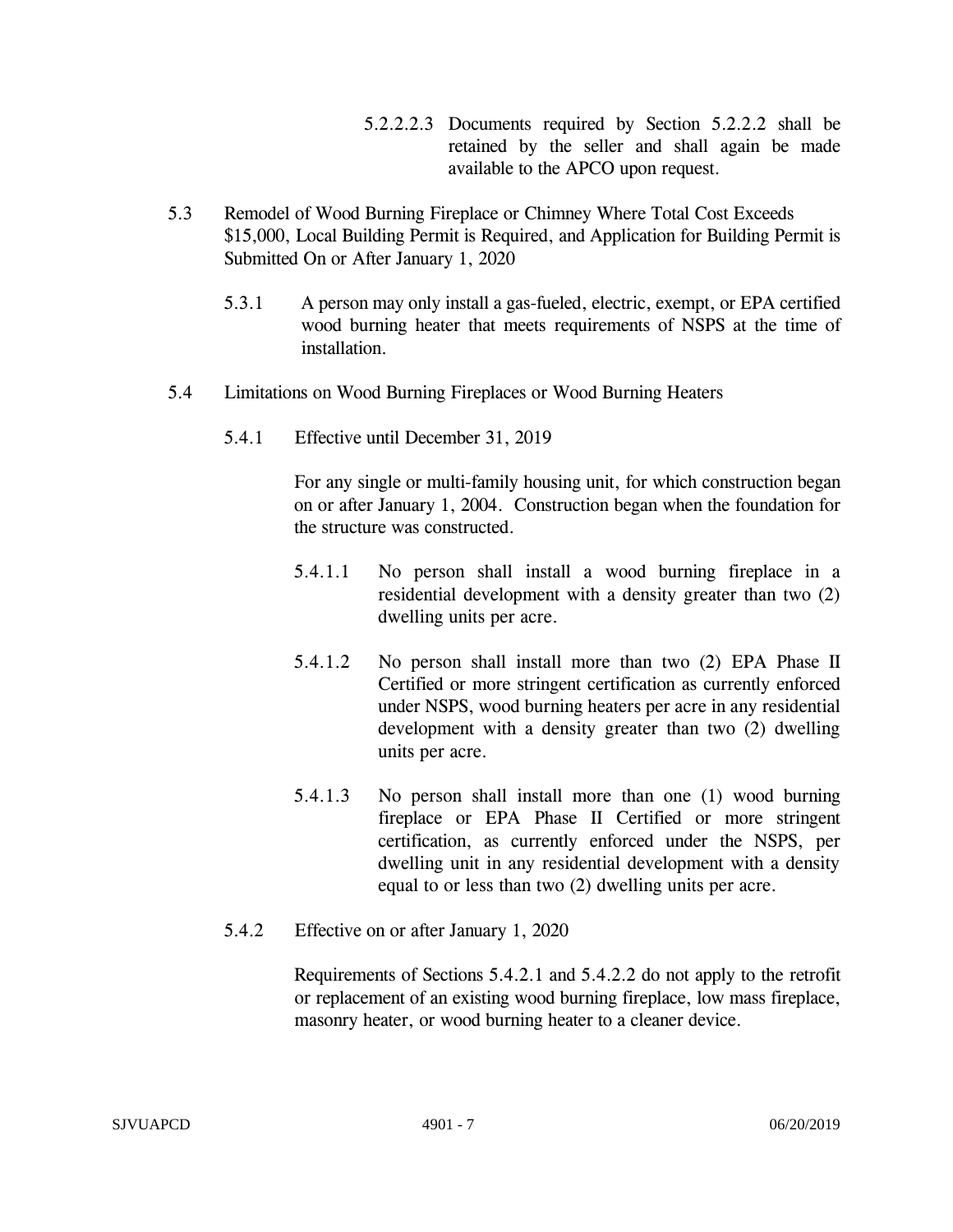- 5.4.2.1 At elevations below 3,000 feet in areas with natural gas service, no person shall install a wood burning fireplace, low mass fireplace, masonry heater, or wood burning heater.
- 5.4.2.2 At elevations at or above 3,000 feet or in areas without natural gas service, no more than two (2) EPA certified wood burning heaters, that meet NSPS at time of installation, shall be installed per acre.
	- 5.4.2.2.1 No person shall install more than one (1) EPA certified wood burning heater, that meets NSPS at time of installation, per dwelling unit.
	- 5.4.2.2.2 No person shall install a wood burning fireplace, low mass fireplace, masonry heater, or noncertified wood burning heater.
- 5.5 Advertising Requirements for Sale of Wood
	- 5.5.1 No person shall sell, offer for sale, or supply any wood which is orally or in writing, advertised, described, or in any way represented to be "seasoned wood" unless the wood has a moisture content of 20 percent or less by weight.
	- 5.5.2 The APCO may delegate to another person or agency the authority to test wood for moisture content and determine compliance with Section 5.5.1.
- 5.6 Prohibited Fuel Types

No person shall cause or allow any of the following materials to be burned in a wood burning fireplace, wood burning heater, or outdoor wood burning device:

- 5.6.1 Garbage,
- 5.6.2 Treated wood,
- 5.6.3 Non-seasoned wood,
- 5.6.4 Plastic products,
- 5.6.5 Rubber products,
- 5.6.6 Waste petroleum products,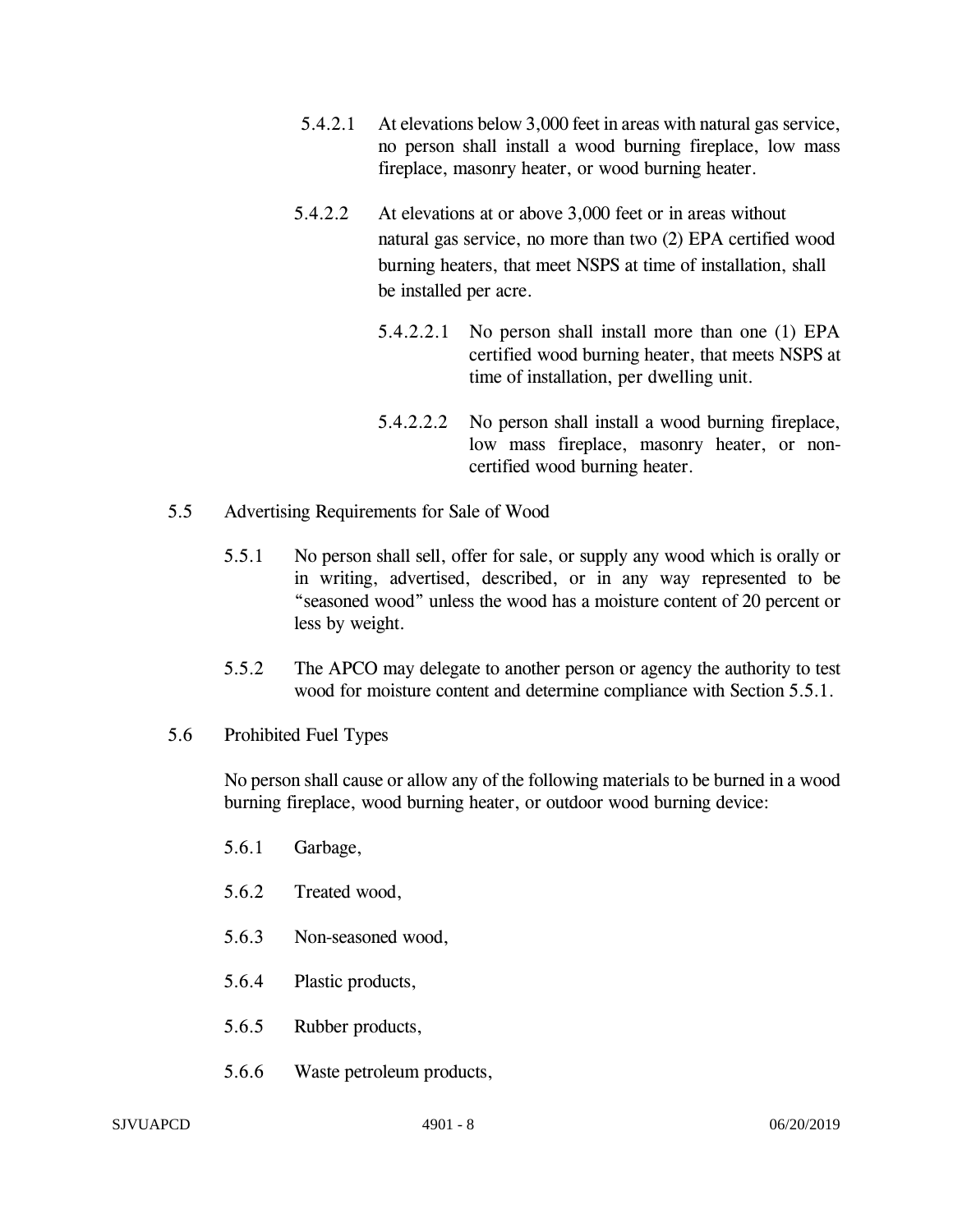- 5.6.7 Paints and paint solvents,
- 5.6.8 Coal, or
- 5.6.9 Any other material not intended by a manufacturer for use as fuel in a wood burning fireplace, wood burning heater, or outdoor wood burning device.
- 5.7 Episodic Wood Burning Curtailment

This section shall be in effect annually during the months of November through February.

5.7.1 Level One Episodic Wood Burning Curtailment

A wood burning fireplace, low mass fireplace, masonry heater, outdoor wood burning device, or nonregistered wood burning heater shall not be operated within the geographic region for which a Level One Episodic Wood Burning Curtailment is in effect.

- 5.7.1.1 For the counties of San Joaquin, Stanislaus, Merced, Kings, and Tulare, the APCO shall declare a Level One Episodic Wood Burning Curtailment for a geographic region whenever the potential for a PM2.5 concentration is forecast to equal or exceed 20  $\mu$ g/m<sup>3</sup> but not exceed 65  $\mu$ g/m<sup>3</sup> for the geographic region.
- 5.7.1.2 For the counties of Madera, Fresno, and Kern, the APCO shall declare a Level One Episodic Wood Burning Curtailment for a geographic region whenever the potential for a PM2.5 concentration is forecast to equal or exceed 12  $\mu$ g/m<sup>3</sup> but not exceed 35  $\mu$ g/m<sup>3</sup> for the geographic region.
- 5.7.1.3 A wood burning heater that has an approved and current registration with the District may be operated within the geographic region for which a Level One Episodic Wood Burning Curtailment is in effect provided the wood burning heater:
	- 5.7.1.3.1 Is not fired on a prohibited fuel type pursuant to Section 5.6,
	- 5.7.1.3.2 Is maintained according to manufacturer instructions, and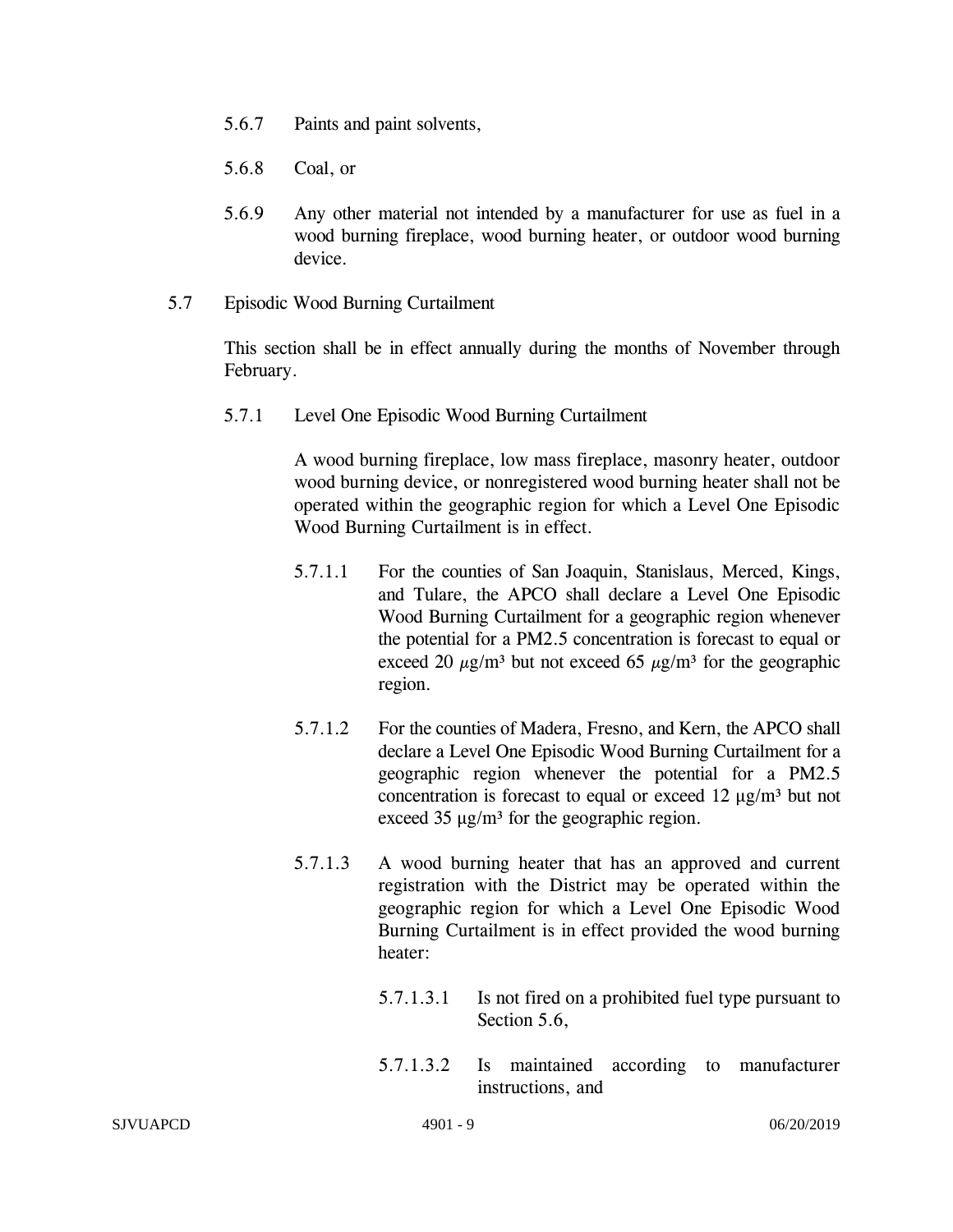- 5.7.1.3.3 Is operated according to manufacturer instructions.
- 5.7.2 Level Two Episodic Wood Burning Curtailment

A wood burning fireplace, low mass fireplace, masonry heater, outdoor wood burning device, or wood burning heater shall not be operated within the geographic region for which a Level Two Episodic Wood Burning Curtailment is in effect.

- 5.7.2.1 For the counties of San Joaquin, Stanislaus, Merced, Kings, and Tulare, the APCO shall declare a Level Two Episodic Wood Burning Curtailment for a geographic region whenever the potential for a PM2.5 concentration is forecast to exceed 65  $\mu$ g/m<sup>3</sup> or a PM10 concentration is forecast to equal or exceed 135  $\mu$ g/m<sup>3</sup> for the geographic region.
- 5.7.2.2 For the counties of Madera, Fresno, and Kern, the APCO shall declare a Level Two Episodic Wood Burning Curtailment for a geographic region whenever the potential for a PM2.5 concentration is forecast to exceed 35  $\mu$ g/m<sup>3</sup> or a PM10 concentration is forecast to equal or exceed 135  $\mu$ g/m<sup>3</sup> for the geographic region.
- 5.7.3 Contingency Provision

Notwithstanding Sections 5.7.1 and 5.7.2, on and after sixty days following the effective date of EPA final rulemaking that the San Joaquin Valley Air Basin has failed to attain the 1997, 2006, or 2012 National Ambient Air Quality Standard by the applicable attainment date specified in the EPA-approved *2018 Plan for the 1997, 2006, and 2012 PM2.5 Standards* adopted by the District Governing Board on November 15, 2018, the District shall notify the public of an Episodic Curtailment for the PM2.5 curtailment levels described in Sections 5.7.1.2 and 5.7.2.2 for any county that has failed to attain the applicable standard.

- 5.7.4 The following wood burning fireplaces and wood burning heaters are not subject to the provisions of Section 5.7.1 and 5.7.2:
	- 5.7.4.1 Those in locations where natural gas service is not available. For the purposes of this rule, propane and butane are not considered natural gas, or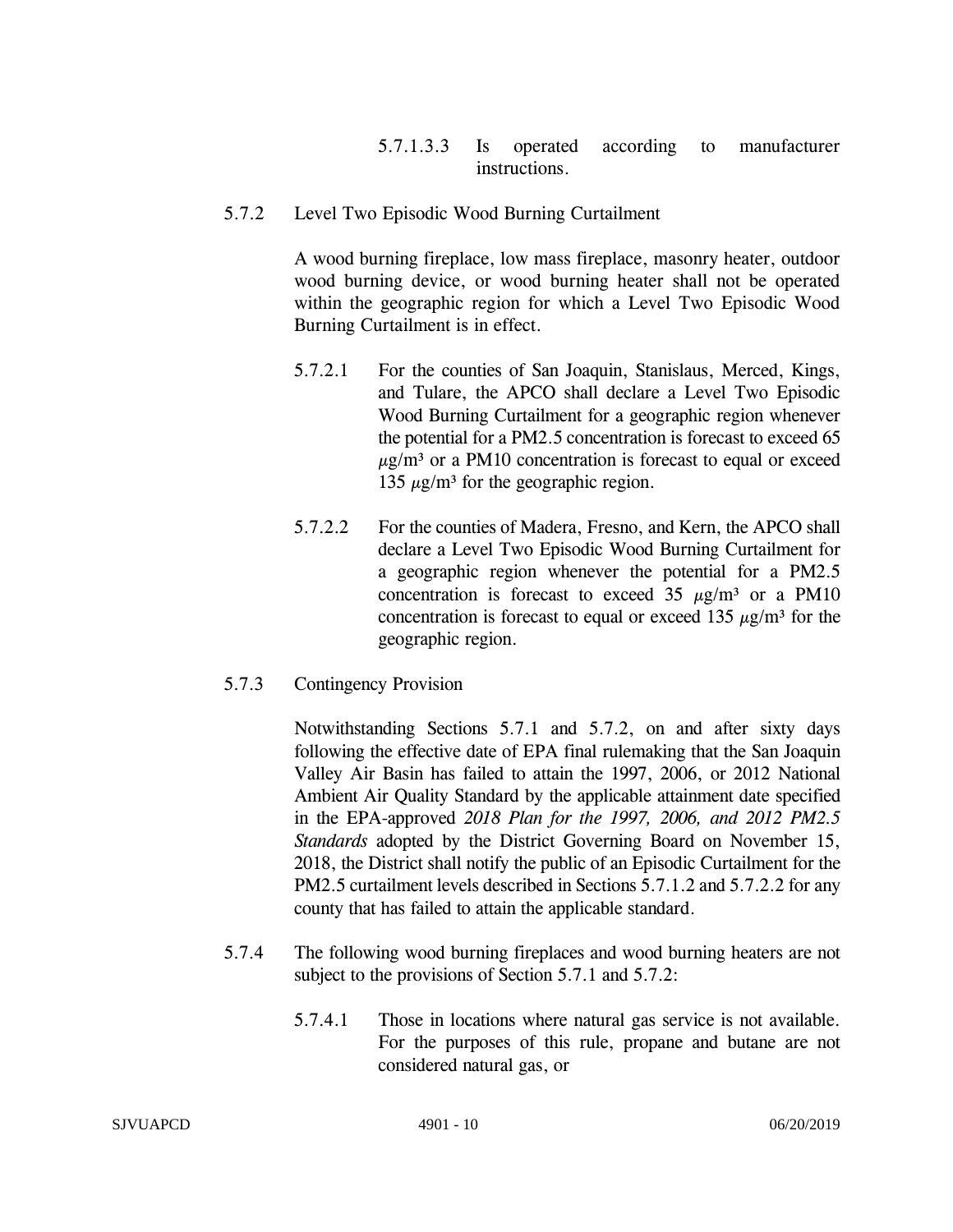- 5.7.4.2 Those for whom a wood burning fireplace or wood burning heater is the sole available source of heat in a residence. This includes times of temporary service outages, as determined by the gas or electrical utility service.
- 5.7.5 Episodic Wood Burning Curtailment Notice

The APCO shall notify the public of each Episodic Wood Burning Curtailment by any of the following methods:

- 5.7.5.1 Provide notice to newspapers of general circulation within the San Joaquin Valley.
- 5.7.5.2 Broadcast of messages presented by radio or television stations operating in the San Joaquin Valley.
- 5.7.5.3 A recorded telephone message for which the telephone number is published.
- 5.7.5.4 Messages posted on the District's website, [www.valleyair.org.](http://www.valleyair.org/)
- 5.7.5.5 Any other method as the APCO determines is appropriate.
- 5.8 Visible Emissions Limitations
	- 5.8.1 Under normal operating conditions, no person shall cause or allow any visible smoke from a registered wood burning heater.
	- 5.8.2 Under normal operating conditions, no person shall cause or allow from a wood burning fireplace or nonregistered wood burning heater a visible emission of any air contaminant, other than uncombined water vapor, that exceeds No. 1 on the Ringelmann Chart or 20 percent opacity for a period or periods aggregating more than 3 minutes in any one (1) hour.
- 5.9 Registration of Wood Burning Heaters
	- 5.9.1 Eligibility for Registration

A wood burning heater is eligible to be registered with the District provided it is either:

5.9.1.1 Meeting certification under the NSPS at time of purchase or installation and is at least as stringent as EPA Phase II requirements, or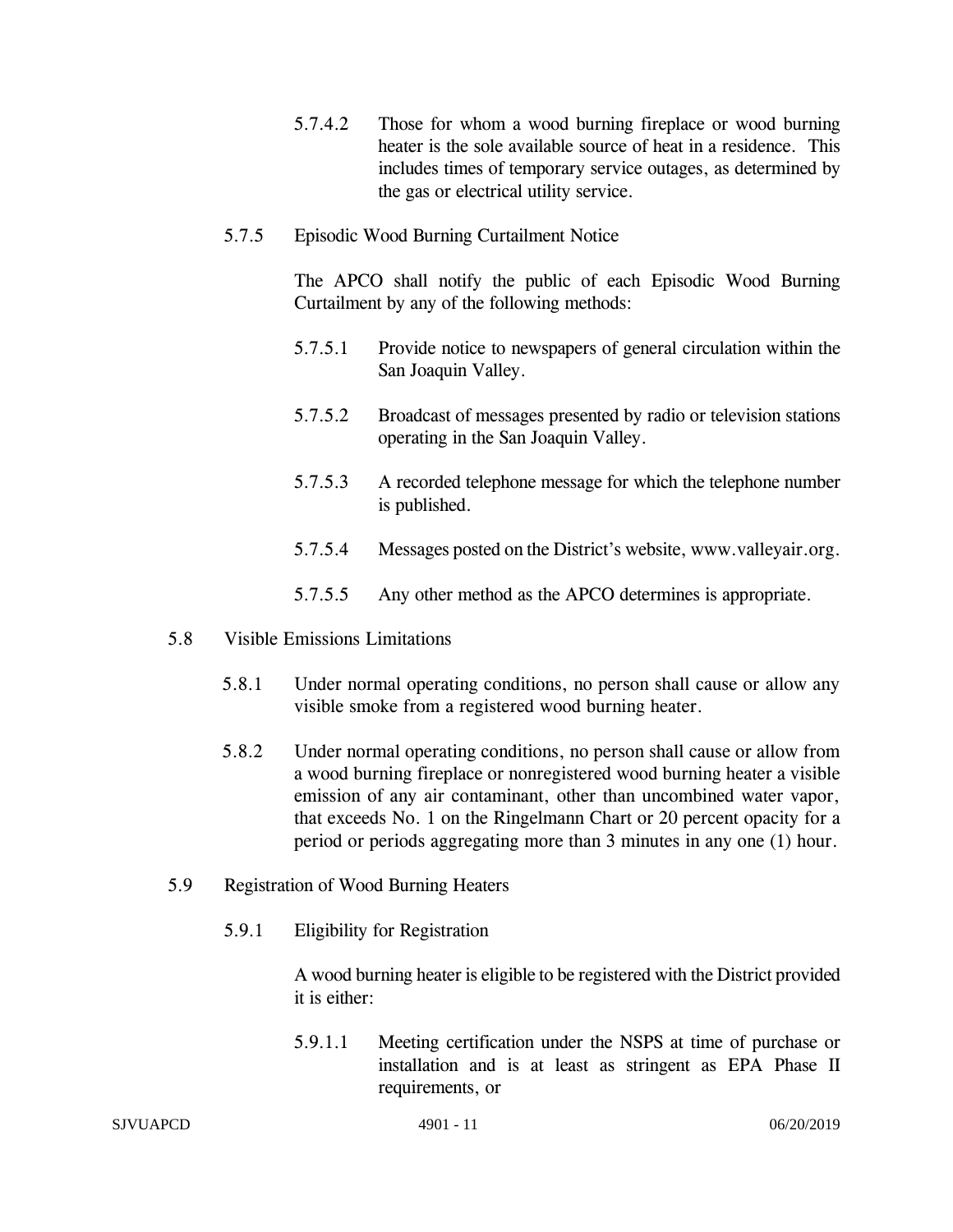- 5.9.1.2 A pellet-fueled wood burning heater exempt from EPA certification requirements pursuant to requirements in the NSPS at the time of purchase or installation.
- 5.9.1.3 Wood burning heaters which do not meet the requirements of Section 5.9.1.1 or 5.9.1.2 are ineligible for registration.
- 5.9.1.4 Any registration of a wood burning heater which does not meet eligibility requirements is invalid.

## 5.9.2 Registration Process

Persons applying to register a wood burning heater shall:

- 5.9.2.1 Submit a completed application and supplemental documentation demonstrating compliance with the eligibility requirements specified in Section 5.9.1 to the District. Supplemental documentation shall include the following:
	- 5.9.2.1.1 Receipt or invoice from the installation or purchase that includes the manufacturer and model name of the wood burning heater, or
	- 5.9.2.1.2 A certification from a District Registered Wood Burning Heater Professional verifying that the wood burning heater meets eligibility requirements pursuant to Section 5.9.1.
	- 5.9.2.1.3 If the wood burning heater was purchased and/or installed more than one year prior to registration with the District, the person must show proof of inspection of the wood burning heater from a District Registered Wood Burning Heater Professional.
- 5.9.2.2 Pay a registration fee as required by Section 3.0 of District Rule 3901 (Fees for Registration of Wood Burning Heaters).
- 5.9.2.3 Operate the wood burning heater in compliance with the requirements in Section 5.6 and Section 5.7.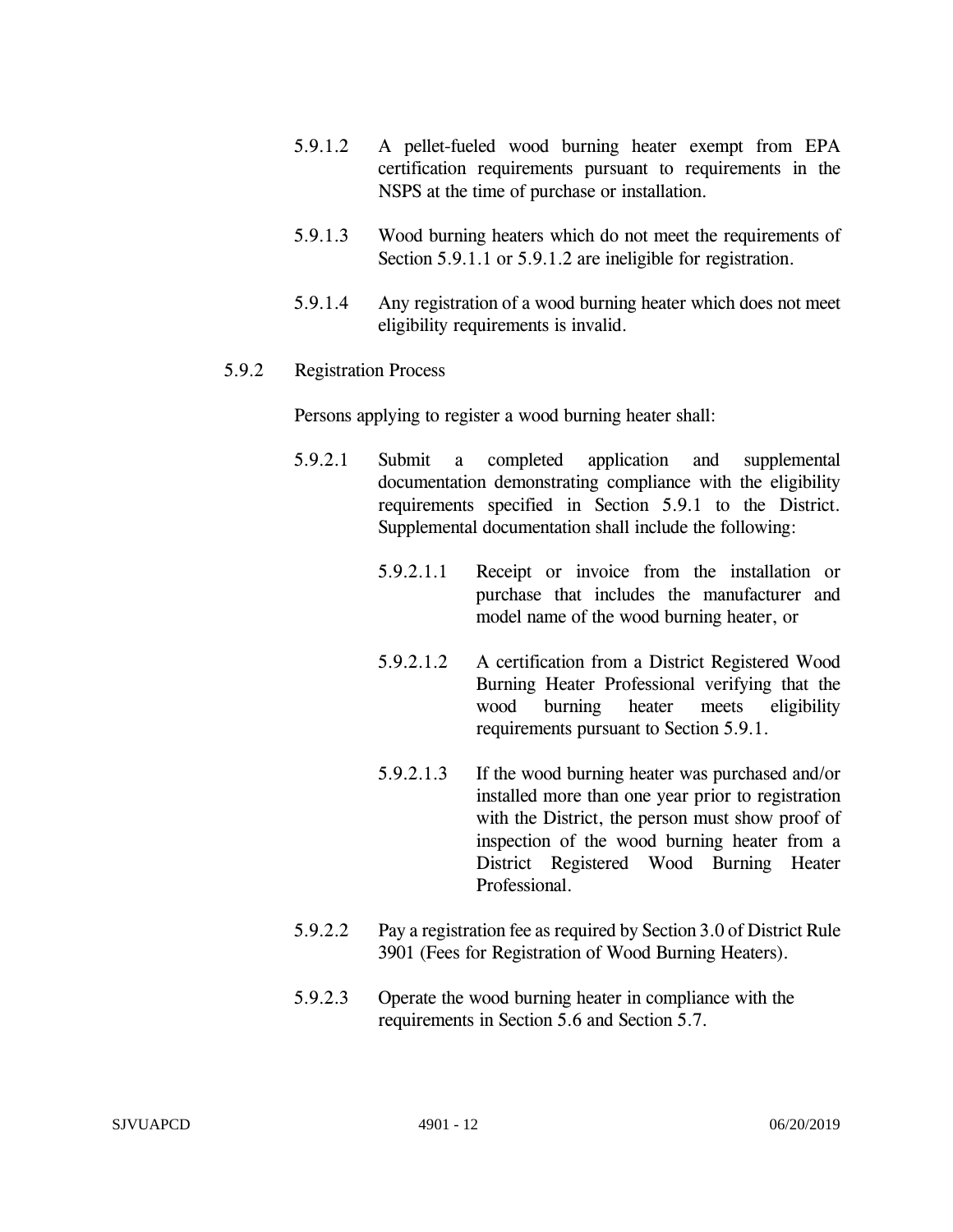- 5.10 Renewal of Registration
	- 5.10.1 Registration shall be valid for a period of up to three wood burning seasons from the date of registration issuance, unless the holder of the certificate is disqualified pursuant to Section 5.11.
	- 5.10.2 Registration may be renewed by complying with the following requirements:
		- 5.10.2.1 Complete and submit to the District a Registration Renewal application with verification that the wood burning heater has been inspected by District Registered Wood Burning Heater Professional to verify that it is maintained pursuant to manufacturer specifications.
		- 5.10.2.2 Payment of a registration renewal fee as required by Section 4.0 of District Rule 3901.
	- 5.10.3 Failure to comply with Sections 5.10.1 or 5.10.2 may result in disqualification of registration.
- 5.11 Disqualification of Registration
	- 5.11.1 If the District finds a registered wood burning heater is operated in violation of the requirements of this rule, the registration may be disqualified, provided that notice and an opportunity for an office conference was afforded pursuant to Section 5.11.4.
	- 5.11.2 A registration disqualified pursuant to Section 5.11.1 may be reinstated if subsequent to the disqualification the operator of the wood burning heater demonstrates compliance with the requirements of Section 5.6 and Section 5.7.
	- 5.11.3 Persons with a disqualified registration pursuant to Section 5.11.1 may appeal the determination by petitioning to the APCO.
	- 5.11.4 Notice of Preliminary Disqualification Determination

If the District makes a preliminary determination that a registered unit is in violation of Section 5.0, the following actions shall be taken:

5.11.4.1 Notify the person who registered the wood burning heater, in writing, that the District has made a preliminary disqualification determination and pursuant to Section 5.11.1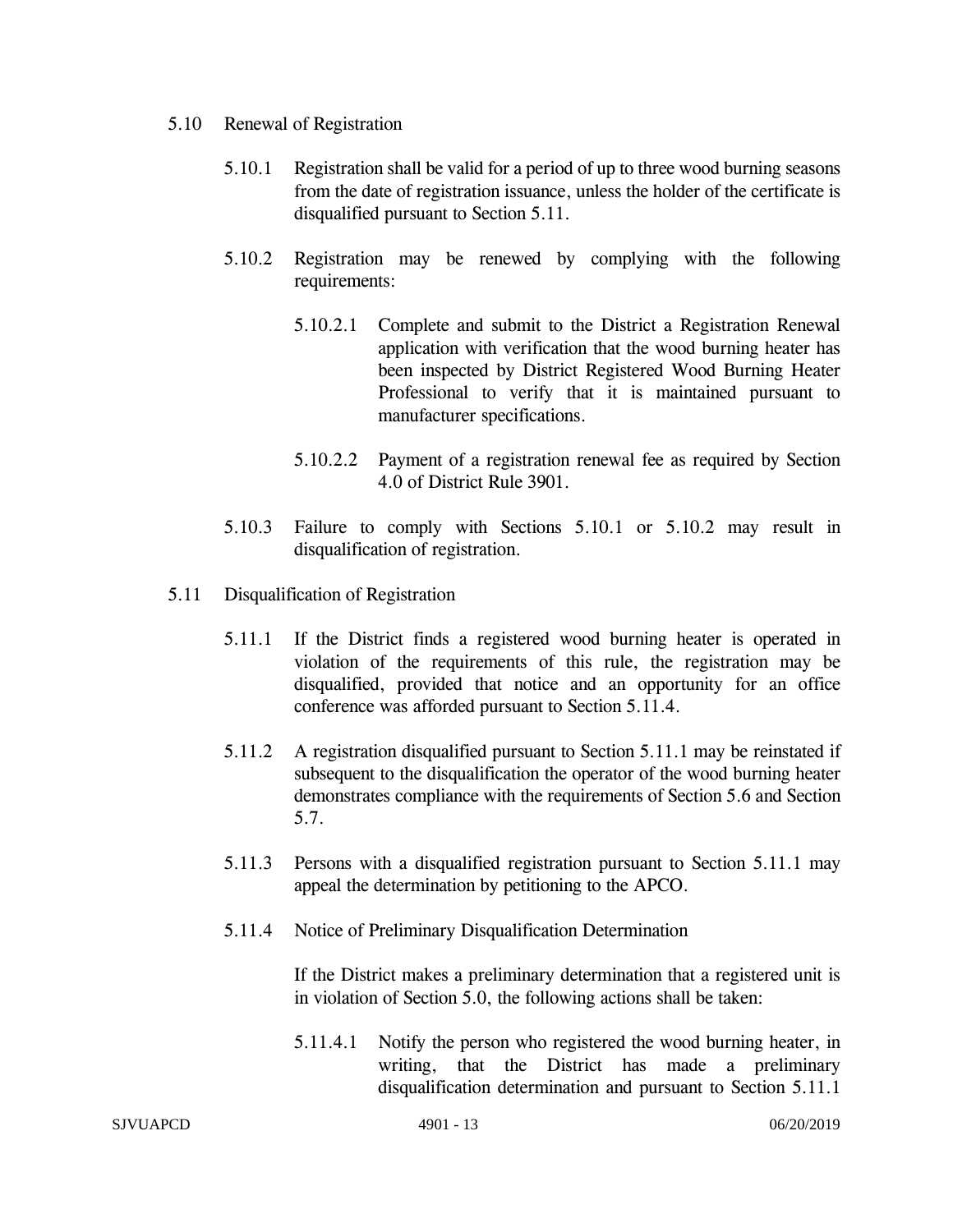the District may cancel the registration 30 calendar days after the date on the notice. The notice shall include all of the relevant facts relating to the preliminary determination that are known to the District at the time of the notice.

- 5.11.4.2 Request as part of the notification required by Section 5.11.4.1 that the person who registered the wood burning heater confer with the District, in an office conference within 30 calendar days of the date on the notice to discuss the facts relating to the preliminary disqualification determination.
- 5.11.4.3 Conduct the office conference required by Section 5.11.4.2 provided that the person who registered the wood burning heater accepts the request for the office conference.
- 5.11.5 Setting Aside a Disqualification

A disqualification determination pursuant to Section 5.11.1 shall be set aside by the APCO if the petitioner demonstrates to the satisfaction of the APCO that the violations forming the basis for the disqualification were the result of circumstances beyond the reasonable control of the petitioner and could not have been prevented by the exercise of reasonable care.

- 5.12 Registration of Wood Burning Heater Professionals
	- 5.12.1 To qualify to register as a Wood Burning Heater Professional with the District the applicant must meet one of the following criteria; this must be active, valid, and current:
		- 5.12.1.1 Fireplace Investigation Research and Education (F.I.R.E.) Certified Inspector, or
		- 5.12.1.2 Chimney Safety Institute of America (CSIA) certification, or
		- 5.12.1.3 National Fireplace Institute (NFI) certification, or
		- 5.12.1.4 A person determined to be qualified to perform inspections, maintenance, and cleaning activities on wood burning heaters by the APCO.
	- 5.12.2 Persons applying to register as a Wood Burning Heater Professional with the District shall:
		- 5.12.2.1 Submit a completed application for registration to the District.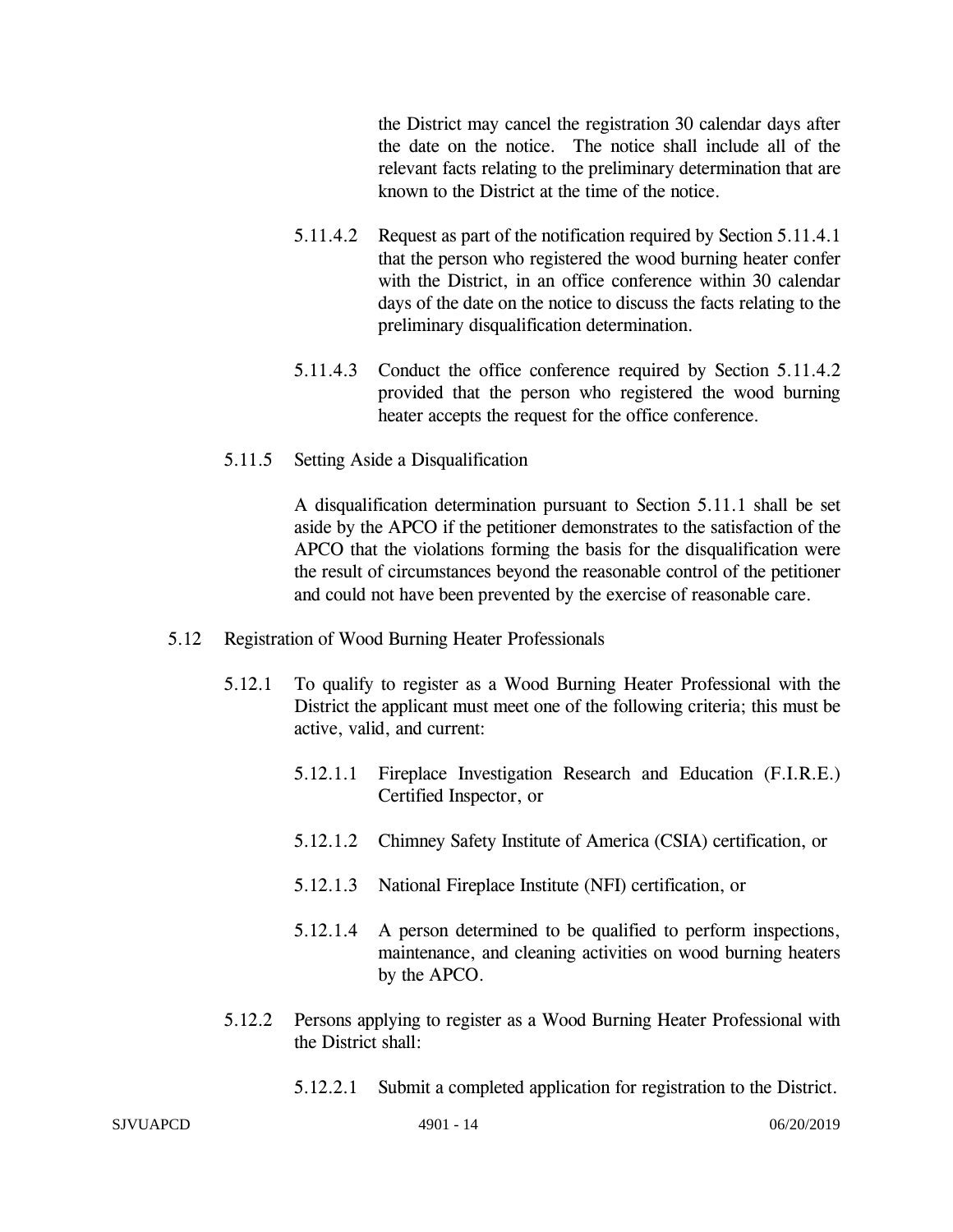- 5.12.2.2 Submit any necessary supplemental documents as determined by the APCO as necessary to verify statements and qualifications as presented in the application for registration.
- 5.12.2.3 If the applicant does not have a certification pursuant to Sections 5.12.1.1 through 5.12.1.3 the applicant may submit an application to the APCO with supplemental documentation verifying that the applicant meets the certification standards as required by certifications pursuant to Sections 5.12.1.1 through 5.12.1.3.
- 5.12.3 Registration as a Wood Burning Heater Professional with the District is valid for up to three years from the date of issuance.
- 5.12.4 The District shall maintain a list of registered Wood Burning Heater Professionals on the District web page.
- 5.13 Inspection of Registered Wood Burning Heaters

The District has the right of entry for the purpose of inspecting any wood burning heater registered with the District in order to enforce or administer this rule.

- 6.0 Administrative Requirements
	- 6.1 Upon request of the APCO, the manufacturer shall demonstrate that each wood burning heater subject to the requirements of Sections 5.1 or 5.2 is compliant with said requirements.
	- 6.2 The person who registers the wood burning heater shall retain a copy of the District issued registration and make it available upon request.
- 7.0 Test Methods
	- 7.1 Moisture content of wood shall be determined by the current version of ASTM Test Method D 4442.
	- 7.2 Compliance with visible-smoke free operation of the wood burning heater pursuant to Section 5.8.1 shall be determined using EPA Method 22 (Visible Determination of Fugitive Emissions from Material Sources and Smoke Emissions from Flares).